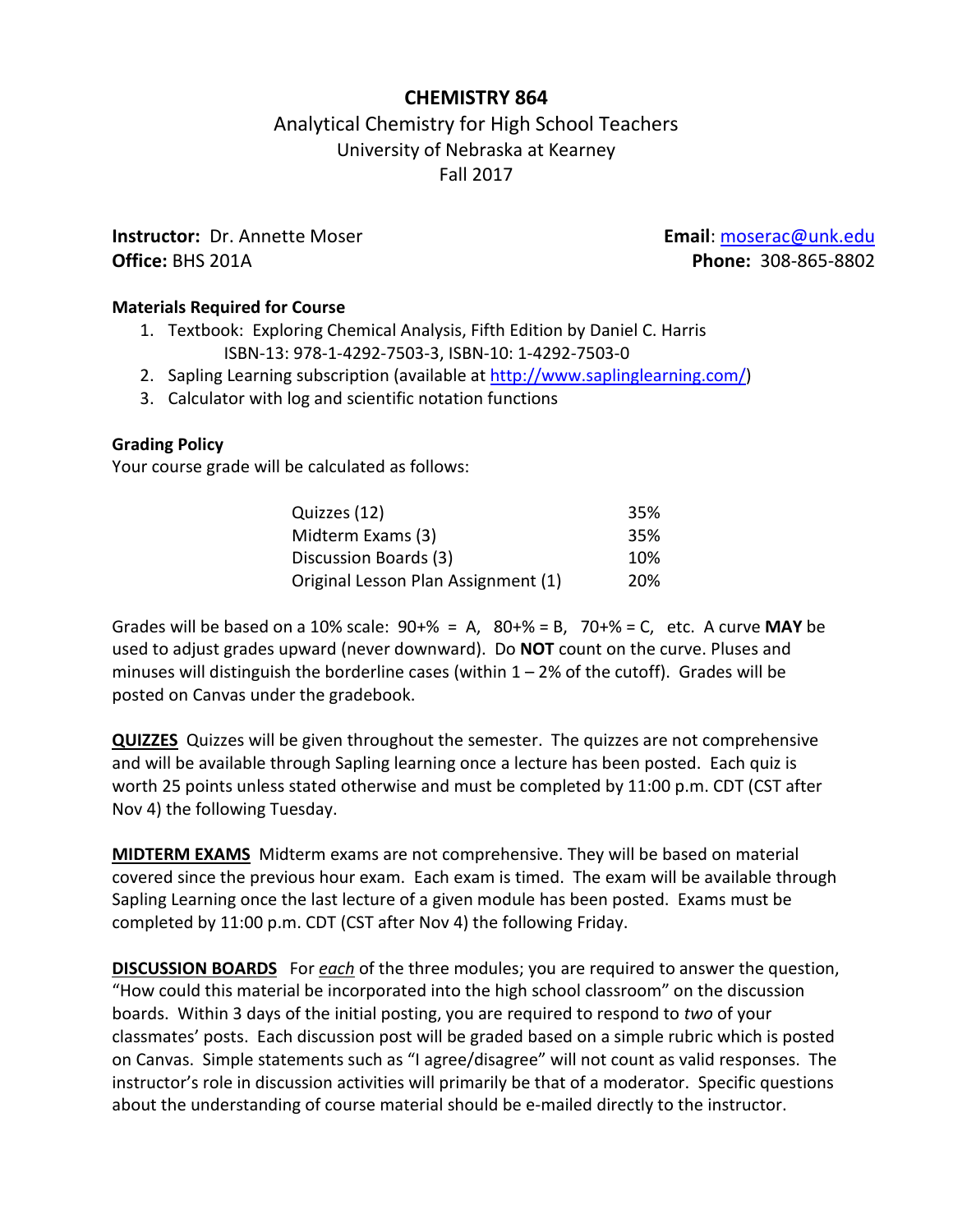**ORIGINAL LESSON PLAN ASSIGNMENT** At the graduate level, one must develop the ability to create original instructional material from existing knowledge. As a term project, you are required to write an *original 3-5 day lesson plan* that introduces and/or reinforces one or more concepts from the covered material. Your write-up should include a lesson plan summary in the format that you would turn in to your principal or department head, detailed outlines (with full explanations of any example problems) of any lectures, full descriptions and "teacher notes" for any demonstrations, and complete handouts for any lab experiments (include a background section, procedural instructions for students, additional notes for teachers, and information on chemical hazards, safety, and storage considerations), homework assignments, and quizzes. A one-page topic proposal and plan outline must be turned in by October 30. Within a week, the instructor will evaluate the outline and return it with suggestions for the full assignment.

**SAPLING LEARNING** Exams and quizzes will be given using an online testing/homework site (Sapling Learning). As a part of this class, you will need to buy a one-semester subscription to this service for \$45.00.

**READING ASSIGNMENTS & TEXTBOOK PROBLEMS** Reading assignments and suggested textbook problems for each module will be posted on Canvas. It is strongly recommended that you read the text, listen to the posted lecture and work the suggested problems prior to taking the quizzes/exams.

**DEADLINES** The deadlines for all assignments and exams are listed on the last page of this syllabus. These deadlines will be strictly followed. The following penalties will be applied to late work:

| Up to 24 hours late        | 25% of possible points (0 for discussion board response) |
|----------------------------|----------------------------------------------------------|
| Between 24 - 48 hours late | 50% of possible points (0 for discussion board response) |
| Over 48 hours late         | Zero score                                               |

#### **ACADEMIC HONESTY Absolutely no cheating or plagiarism will be tolerated in the**

**course.** Please refer to the student code of conduct that can be found at [http://www.unk.edu/uploadedFiles/admin/vcsa/StudentHandbook.pdf](https://ch1prd0710.outlook.com/owa/redir.aspx?C=OjowzAX17Ee8RHqrHQwgNQLJCMGhc9AIfOGFZ52gEB_uuAFPp0koINaKhRpeKRKyaWVtfIfDW5A.&URL=http%3a%2f%2fwww.unk.edu%2fuploadedFiles%2fadmin%2fvcsa%2fStudentHandbook.pdf) (Articles III and IV are most relevant.)

The following penalties have been adopted by the Chemistry Department and shall be imposed for this class: For the first minor offense of academic dishonesty, a maximum penalty of zero grade on the assignment and further loss of a letter grade in the course will be imposed. Examples of minor offenses include but are not limited to: cheating on homework assignments, laboratory assignments, or quizzes; improper collaboration on assignments; limited plagiarism on written assignments; minor but not inadvertent lack of citation in written work etc. For a major offense or a repeated minor offense whether in a single class or from the combination of ANY other university course and a chemistry course, a maximum penalty of course failure will be imposed. Examples of major infractions include cheating on any exam, gross copying/plagiarism of another's work in written work, fabrication of laboratory data, etc. All incidents of academic dishonesty shall be reported on the appropriate forms and sent to the department chair, college dean, and Senior Vice Chancellor's office.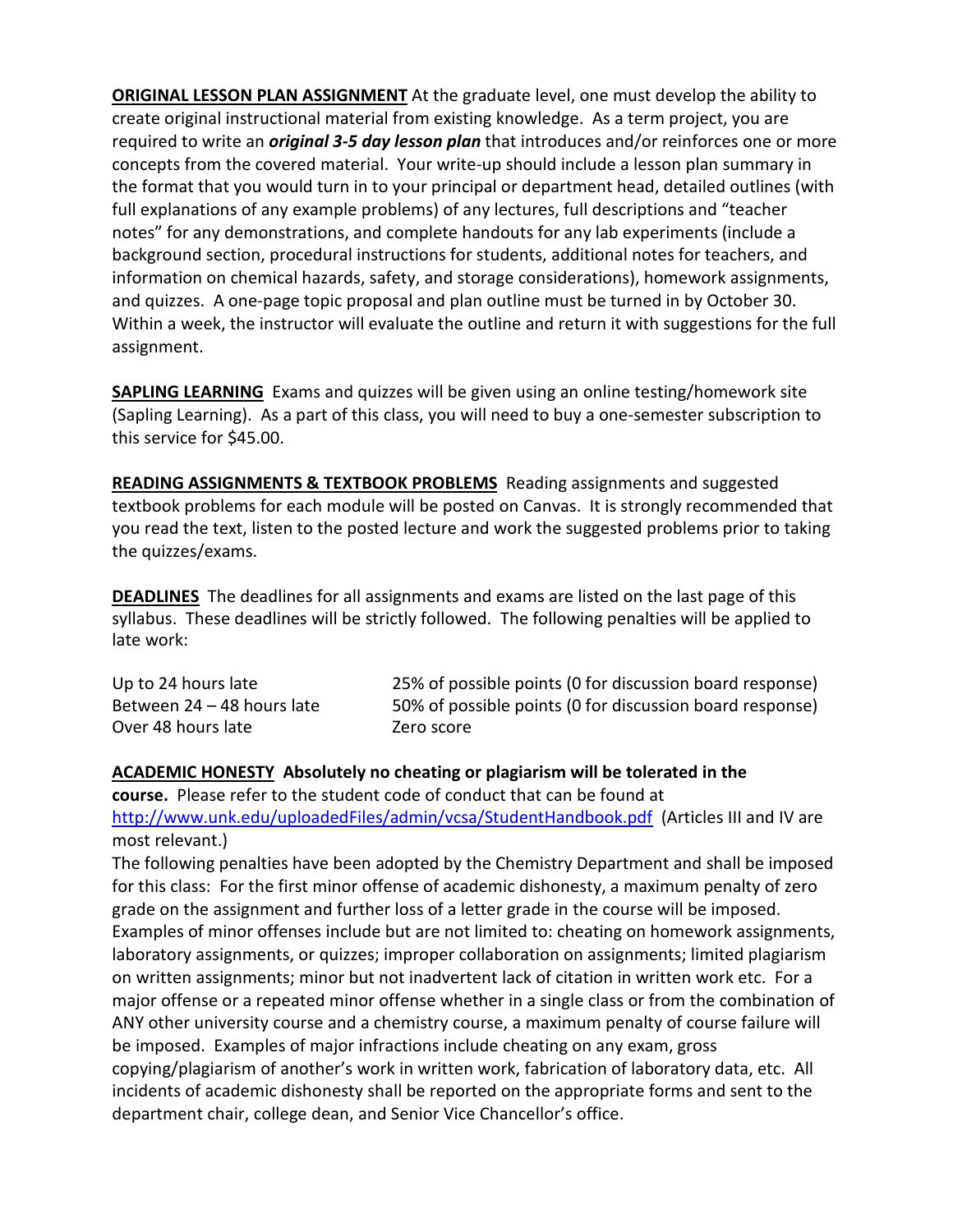**STUDENTS WITH DISABILITIES OR THOSE WHO ARE PREGNANT** Students with disabilities or those who are pregnant are encouraged to contact me for a confidential discussion of their individual needs for academic accommodation. It is the policy of the University of Nebraska at Kearney to provide flexible and individualized reasonable accommodation to students with documented disabilities or those who are pregnant. To receive accommodation services for a disability, students must be registered with UNK Disabilities Services Coordinator, David Brandt, in the Academic Success Office, 163 Memorial Student Affairs Building, 308-865-8214 or by email [unkdso@unk.edu.](mailto:unkdso@unk.edu) For those needing accommodation due to pregnancy, you need to visit with Student Health. The following link provides information for students and faculty regarding pregnancy rights. [http://www.nwlc.org/resource/pregnant-and-parenting-students-rights-faqs-college-and-graduate](https://urldefense.proofpoint.com/v2/url?u=http-3A__www.nwlc.org_resource_pregnant-2Dand-2Dparenting-2Dstudents-2Drights-2Dfaqs-2Dcollege-2Dand-2Dgraduate-2Dstudents&d=DwMFAg&c=9ZQuuHhOefNvAzlN-3viIA&r=r6SolI7o7_ONB7TuKwJXjA&m=tKYzVWzcNg-OgyecHTZdSHEnlPAWKgc2z6ez6qOphO0&s=CVbf8ep8jrj0Yl9MmfArm2RYRuBppYOU6RPqRWQxsG0&e=)[students](https://urldefense.proofpoint.com/v2/url?u=http-3A__www.nwlc.org_resource_pregnant-2Dand-2Dparenting-2Dstudents-2Drights-2Dfaqs-2Dcollege-2Dand-2Dgraduate-2Dstudents&d=DwMFAg&c=9ZQuuHhOefNvAzlN-3viIA&r=r6SolI7o7_ONB7TuKwJXjA&m=tKYzVWzcNg-OgyecHTZdSHEnlPAWKgc2z6ez6qOphO0&s=CVbf8ep8jrj0Yl9MmfArm2RYRuBppYOU6RPqRWQxsG0&e=)

## **REPORTING STUDENT SEXUAL HARASSMENT, SEXUAL VIOLENCE OR SEXUAL ASSAULT** Reporting

allegations of rape, domestic violence, dating violence, sexual assault, sexual harassment, and stalking enables the University to promptly provide support to the impacted student(s), and to take appropriate action to prevent a recurrence of such sexual misconduct and protect the campus community. Confidentiality will be respected to the greatest degree possible. Any student who believes she or he may be the victim of sexual misconduct is encouraged to report to one or more of the following resources:

- **Local Domestic Violence, Sexual Assault Advocacy Agency** 308-237-2599
- **Campus Police (or Security)** 308-865-8911
- **Title IX Coordinator** 308-865-8655

Retaliation against the student making the report, whether by students or University employees, will not be tolerated. **If you have questions regarding the information in this policy please contact Mary Chinnock Petroski, Chief Compliance Officer [\(petroskimj@unk.edu](mailto:petroskimj@unk.edu) or phone 8400).** 

#### **COURSE GOALS AND OBJECTIVES**

At the end of this course, students will

- **1.** Know what equipment should be used for particular tasks in the analytical chemistry lab.
- **2.** Know the importance of accuracy and precision and how to propagate error.
- **3.** Have a basic understanding of how statistics are used in chemistry for data analysis.
- **4.** Know how chemical activities effect basic equilibrium calculations.
- **5.** Know how to calculate the concentration of various components in aqueous solution using equilibrium constants.
- **6.** Know the theory behind gravimetric titrations and how to do simple gravimetric calculations.
- **7.** Be able to predict the pH of various acid-base solutions and points along an acid-base titration.
- **8.** Know the basic theory of redox reactions and how to calculate cell potentials under standard and non-standard conditions as well as points along a redox titration curve.
- **9.** Have a basic understanding of the various electrochemical methods used in analytical chemistry and the information that can be obtained from each.
- **10.** Know the theory behind of spectroscopy and how this affects molecular and atomic techniques.
- **11.** Know basic chromatographic theory and how separations (GC, LC, and CE) occur and how each can be optimized.